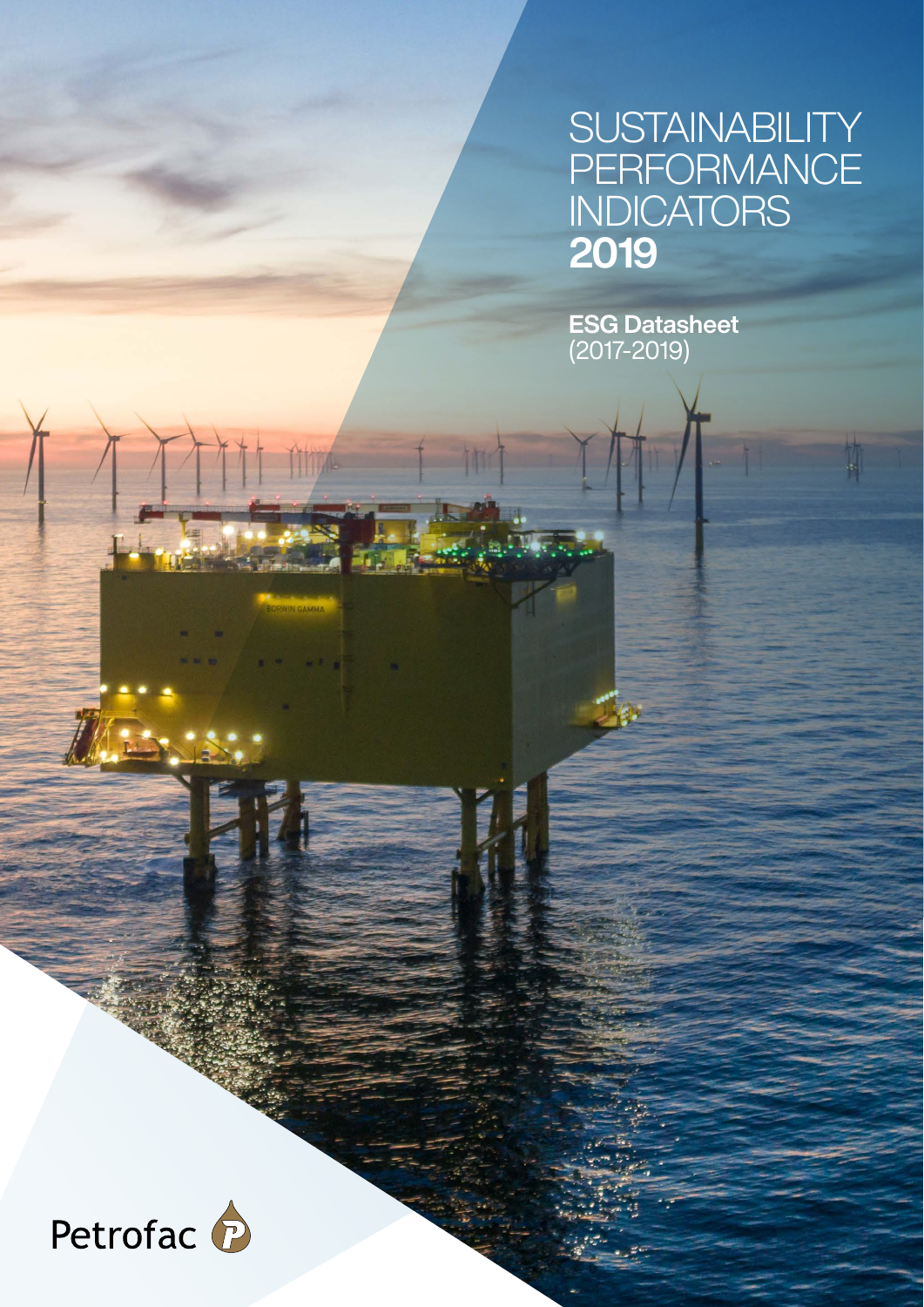#### **Introduction**

This ESG datasheet aims to provide a consolidated overview of Petrofac's non-financial performance. Metrics included in this datasheet cover our activities during the period 1 January to 31 December for the years indicated.

This ESG datasheet presents the performance data tables previously included in Petrofac's Annual Report & Accounts.

Metrics reported are informed by our annual materiality review of the issues that are of most interest to our stakeholders including clients, investors, suppliers, NGOs, Government representatives, employees and industry associations.

This datasheet should be read in conjunction with Petrofac's Sustainability Report 2019, please **[click here](https://www.petrofac.com/en-gb/sustainability/)** for more information.

#### Assured metrics for 2019

The ESG information reported has been subject to the following assurance:

- 1. Financial information by Ernst & Young LLP in accordance with the International Standards on Auditing, UK.
- 2. Energy consumption & GHG emissions are measured according to the Greenhouse Gas Protocol (WRI) and assured and verified by independent third party Ricardo, UK.
- 3. ESG dataset selected data samples are subject to four levels of assurance at the discretion of the auditing party:
	- **Tier 1:** External assurance by clients and third party certification bodies.
	- Tier 2: Internal & independent Corporate assurance.
	- **Tier 3:** Internal assurance by each division.
	- **Tier 4:** Local project assurance.

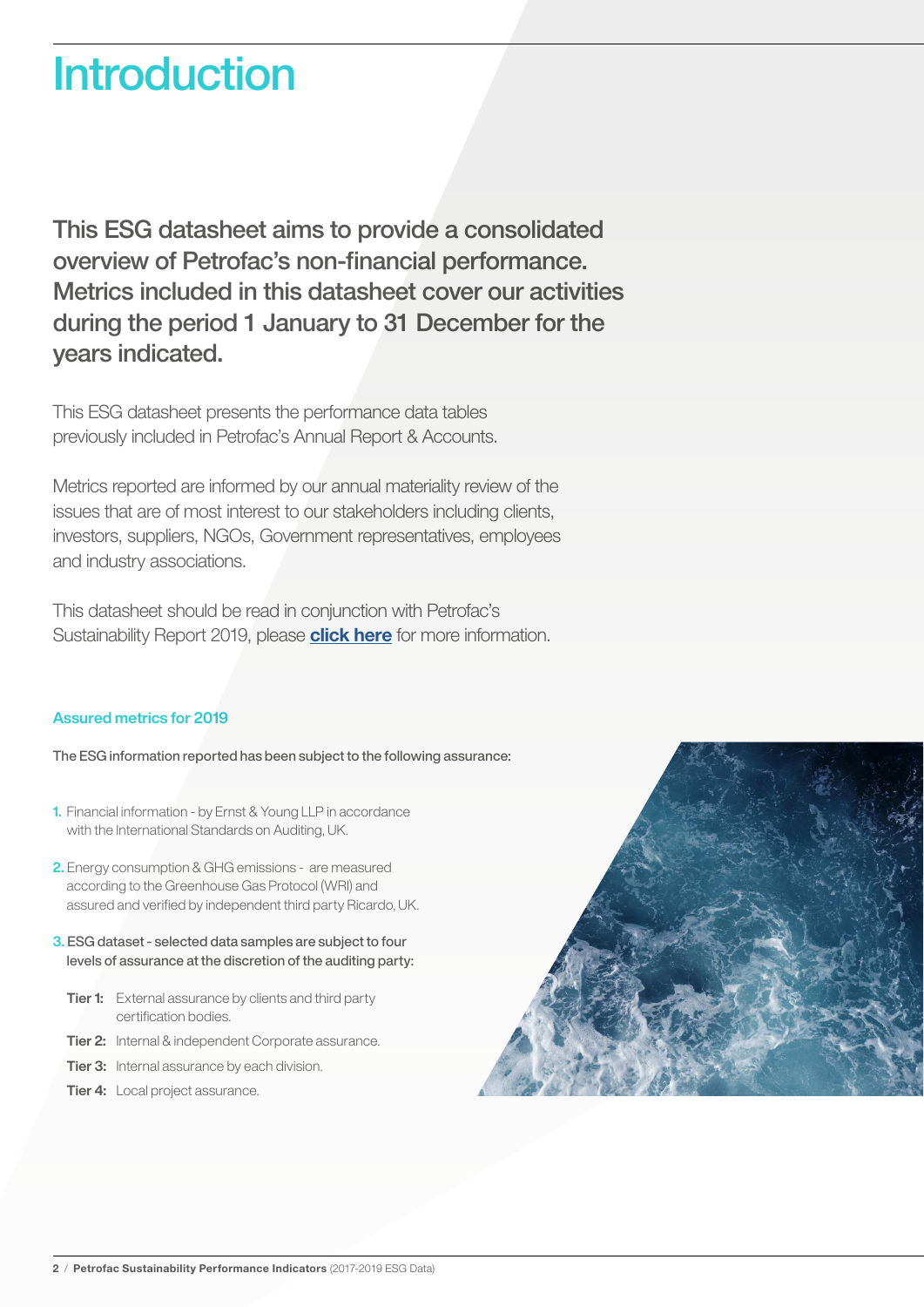## **Environment**

| Performance Indicators                                          | Unit                                    | 2017        | 2018        | 2019                     |
|-----------------------------------------------------------------|-----------------------------------------|-------------|-------------|--------------------------|
| <b>ENERGY (PURCHASED / USED)</b>                                |                                         |             |             |                          |
| <b>Total Energy Consumption</b>                                 | <b>MWH</b>                              | 474,779     | 577,099     | 452,911                  |
| Natural Gas                                                     | <b>MWH</b>                              | 277,452     | 396,513     | 269,434                  |
| Liquified Petroleum Gas                                         | <b>MWH</b>                              | 797         | 757         | 665                      |
| Kerosene                                                        | <b>MWH</b>                              | 2,579       | 2,257       | 2,274                    |
| Petrol / Gasoline                                               | <b>MWH</b>                              | 24,920      | 26,985      | 30,483                   |
| <b>Diesel</b>                                                   | <b>MWH</b>                              | 127,337     | 106,885     | 107,830                  |
| Fuel Oil Use                                                    | <b>MWH</b>                              | 47          | 746         | 117                      |
| - Gas Oil                                                       | <b>MWH</b>                              | 20,496      | 22,385      | 19,401                   |
| - Electricity                                                   | <b>MWH</b>                              | 21,151      | 20,571      | 22,707                   |
| Electricity from renewable sources (percent of total purchased) | $\%$                                    |             |             | To be reported from 2020 |
| <b>EMISSIONS</b>                                                |                                         |             |             |                          |
| <b>Total GHG emissions</b><br>(Scope1 and Scope 2)              | 000 tCO <sub>2</sub> e                  | 247         | 251         | 243                      |
| Greenhouse Gas (GHG) Intensity                                  | tCO <sub>2</sub> e/\$ Revenue (Million) | 39          | 43          | 44                       |
| Annual emission reduction                                       | $\%$                                    | $-6%$       | 2%          | $-3%$                    |
| Scope 1 Emissions (direct from owned or controlled sources)     | 000 tCO <sub>2</sub> e                  | 235         | 239         | 231                      |
| - IES: Scope 1 Emissions                                        | 000 tCO <sub>2</sub> e                  | 193         | 206         | 199                      |
| - E&C: Scope 1 Emissions                                        | 000 tCO <sub>2</sub> e                  | 38          | 30          | 28                       |
| - EPS: Scope 1 Emissions                                        | 000 tCO <sub>2</sub> e                  | 3           | 3           | 4                        |
| Scope 2 Emissions (indirect from purchased energy)              | 000 tCO <sub>2</sub> e                  | 12          | 12          | 12                       |
| - IES: Scope 2 Emissions                                        | 000 tCO <sub>2</sub> e                  | 0.1         | 0.4         | 0.1                      |
| - E&C: Scope 2 Emissions                                        | 000 tCO <sub>2</sub> e                  | 10          | 10          | 11                       |
| - EPS: Scope 2 Emissions                                        | 000 tCO <sub>2</sub> e                  | $\sqrt{2}$  | 2           | 1                        |
| Significant emissions into the atmosphere by type:              |                                         |             |             |                          |
| $-CO2$                                                          | 000 tCO <sub>2</sub> e                  | 228         | 222         | 214                      |
| $-$ CH4                                                         | 000 tCO <sub>2</sub> e                  | 5           | 15          | 15                       |
| - N <sub>2</sub> O                                              | 000 tCO <sub>2</sub> e                  | 0.33        | 0.28        | 0.45                     |
| Volume of gas flared                                            | 000 $M^3$                               | 51,386      | 43,839      | 53,402                   |
| Volume of gas vented                                            | 000 M <sup>3</sup>                      | 124         | 332         | 239                      |
| Climate disclosure project (CDP)                                | Rating                                  | $\mathsf C$ | $\mathsf C$ | $\mathsf B$              |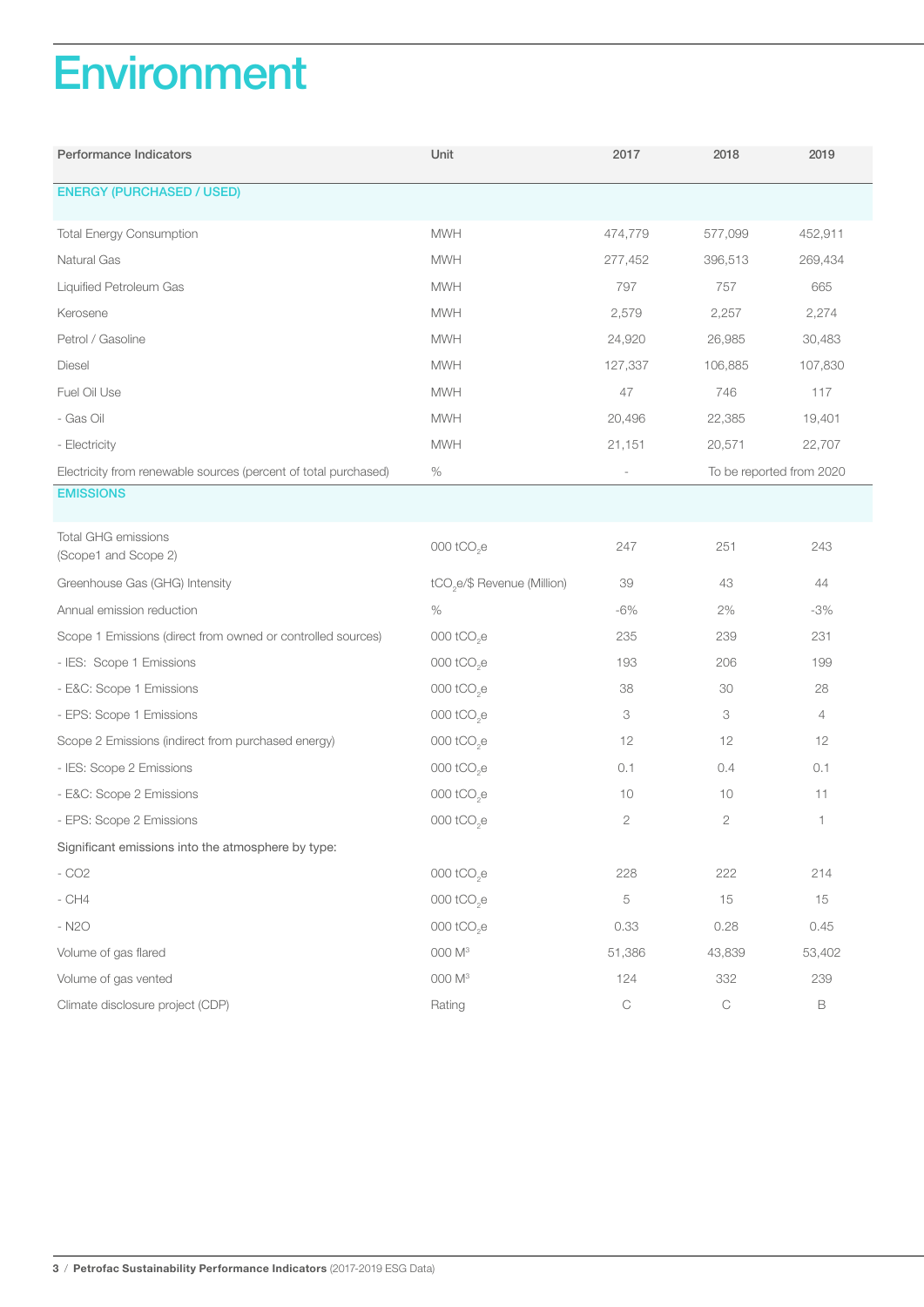### **Environment**

| Performance Indicators                                                      | Unit               | 2017         | 2018      | 2019      |
|-----------------------------------------------------------------------------|--------------------|--------------|-----------|-----------|
| <b>SPILLS</b>                                                               |                    |              |           |           |
| Total number of spills, of which:                                           | No.                | 157          | 127       | 129       |
| - Spills into sea                                                           | No.                | 22           | 46        | 25        |
| - Spills on land                                                            | No.                | 135          | 81        | 104       |
| Hydrocarbon spills above one barrel volume:<br>(from vandalism in brackets) | No.                | $\mathbf{2}$ | 1(6)      | 17(14)    |
| Hydrocarbon spills volume (from vandalism in brackets)                      | <b>Barrels</b>     | 52           | 970 (968) | 558 (545) |
| Chemical spills above one barrel volume                                     | No.                | 1            | 10        | 6         |
| Chemical spills volume                                                      | <b>Barrels</b>     | $\mathbf{2}$ | 111       | 43        |
| <b>WATER</b>                                                                |                    |              |           |           |
| Fresh Water Consumed                                                        | 000 M <sup>3</sup> | 269          | 376       | 1,119     |
| Other Water Consumed (>1000mg/l TDS)                                        | 000 M <sup>3</sup> | 3,301        | 3,926     | 3,827     |
| Water Recycled and Reused                                                   | 000 M <sup>3</sup> | 140          | 30        | 21        |
| <b>WASTE*</b>                                                               |                    |              |           |           |
| Total waste generated                                                       | Tonnes             | 13,201       | 47,751    | 45,148    |
| - Waste generated at sites                                                  | Tonnes             | 12,631       | 47,293    | 44,600    |
| - Waste generated at offices                                                | Tonnes             | 570          | 458       | 548       |
| Total waste recycled                                                        | Tonnes             | 803          | 433       | 9,651     |
| - Waste recycled at sites                                                   | <b>Tonnes</b>      | 682          | 383       | 9,564     |
| - Waste recycled at offices                                                 | <b>Tonnes</b>      | 121          | 50        | 87        |
| Total non-hazardous waste disposed                                          | <b>Tonnes</b>      | 12,218       | 17,535    | 23,634    |
| Total hazardous waste disposed                                              | Tonnes             | 181          | 29,783    | 11,863    |
| <b>CERTIFICATION</b>                                                        |                    |              |           |           |
| Certification ISO 14001                                                     | Certification      | Y            | Y         | Y         |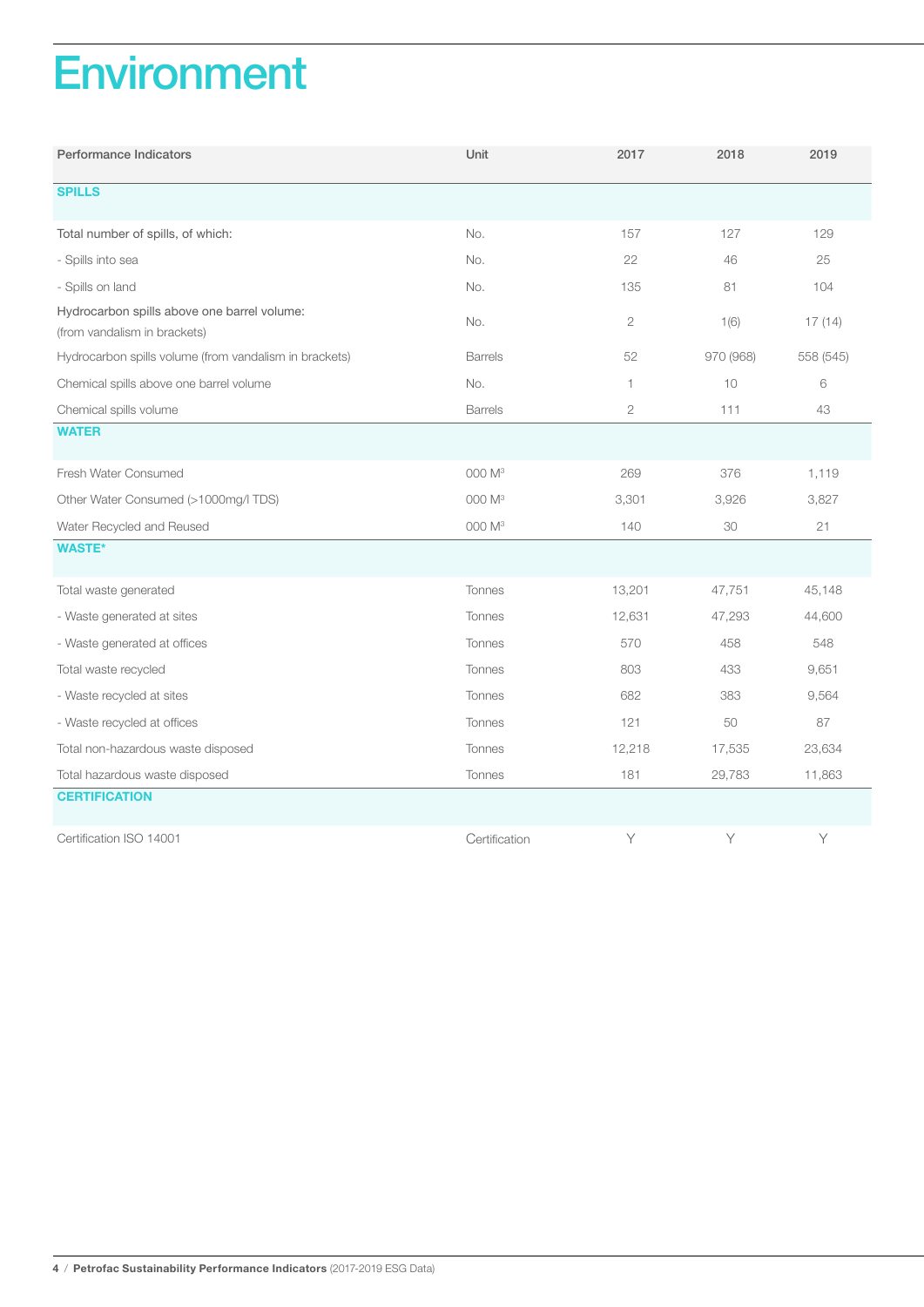# **Social**

| Performance Indicators                                                                    | Unit          | 2017                     | 2018         | 2019       |
|-------------------------------------------------------------------------------------------|---------------|--------------------------|--------------|------------|
| <b>SAFETY</b>                                                                             |               |                          |              |            |
| Worked man-hours                                                                          | Million       | 239                      | 233          | 194        |
| - Employees                                                                               | Million       | 31                       | 33           | 31         |
| - Subcontractors                                                                          | Million       | 208                      | 200          | 163        |
| Fatal accident events                                                                     | No.           | $\bigcirc$               | $\mathbf{2}$ | $\bigcirc$ |
| - Employee fatalities                                                                     | No.           | $\circ$                  | 1            | $\circ$    |
| - Subcontractor fatalities                                                                | No.           | $\bigcirc$               | 2            | $\bigcirc$ |
| Lost Time Injuries (LTI)                                                                  | No.           | 11                       | 21           | 13         |
| - Employees                                                                               | No.           | $\bigcirc$               | $\circ$      | $\circ$    |
| - Subcontractors                                                                          | No.           | 11                       | 21           | 13         |
| LTI Frequency Rate (LTIFR)                                                                | Ratio         | 0.009                    | 0.018        | 0.013      |
| Industry average (Int. Association of O&G Producers)                                      | Ratio         | 0.054                    | 0.054        | 0.052      |
| Total Recordable Injuries (TRI)                                                           | No.           | 56                       | 69           | 56         |
| - Employees                                                                               | No.           | 18                       | 19           | 14         |
| - Subcontractors                                                                          | No.           | 38                       | 44           | 43         |
| TRI Frequency Rate (TRIFR)                                                                | Ratio         | 0.047                    | 0.059        | 0.058      |
| Industry average (Int. Association of O&G Producers)                                      | Ratio         | 0.21                     | 0.19         | 0.198      |
| Number of High Potential Incidents (HiPos)                                                | No.           | 23                       | 27           | 27         |
| HiPo Frequency Rate (HiPo Rate)                                                           | Ratio         | 0.019                    | 0.023        | 0.028      |
| Lost Workdays                                                                             | No.           | 502                      | 784          | 580        |
| - Employees                                                                               | No.           | 119                      | 385          | 26         |
| - Subcontractors                                                                          | No.           | 383                      | 399          | 554        |
| <b>CERTIFICATION</b>                                                                      |               |                          |              |            |
| Certification ISO 45001 / OHSAS 18001*                                                    | Certification | Y                        | Υ            | Υ          |
| <b>HEALTH</b>                                                                             |               |                          |              |            |
| Number of sick days per employee                                                          | Ratio         |                          | 1.82         | 1.58       |
| <b>Mental Health &amp; Wellbeing:</b><br>Employee Assistance Programme Utilisation Rate** | $\%$          |                          | 1.7          | 1.43       |
| Occupational illness rate - recordable incidents<br>(per 200,000 man-hours)               | Ratio         | $\overline{a}$           | 0.001        | 0.001      |
| <b>PEOPLE</b>                                                                             |               |                          |              |            |
| Total employees at year's end***                                                          | No.           | 12,500                   | 11,500       | 11,500     |
| Attrition                                                                                 | $\%$          | $\overline{\phantom{a}}$ | 10.4         | 11.1       |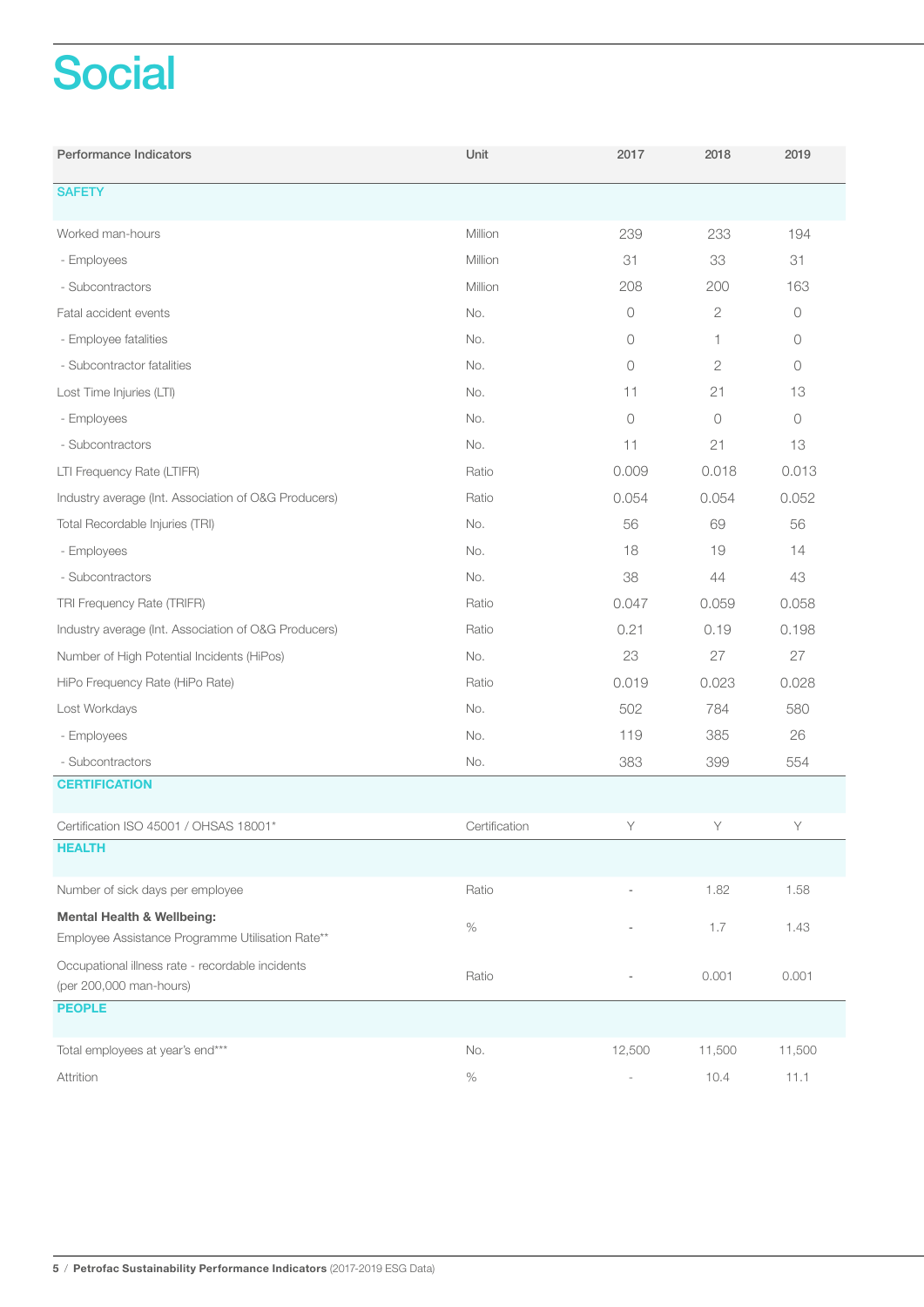# **Social**

| Performance Indicators                                                  | Unit                                       | 2017         | 2018           | 2019         |  |
|-------------------------------------------------------------------------|--------------------------------------------|--------------|----------------|--------------|--|
| <b>DIVERSITY</b>                                                        |                                            |              |                |              |  |
| Women by category (as % of total):                                      |                                            |              |                |              |  |
| - Employees (all staff)                                                 | $\frac{0}{0}$                              | 11           | 10             | 10           |  |
| - Leadership (Exec Committee & Direct Reports)                          | $\%$                                       | 13           | 8              | 8            |  |
| - Board                                                                 | $\frac{0}{0}$                              | 25           | 25             | 33           |  |
| Average age of employees                                                | No.                                        | 41           | 42             | 42           |  |
| Employee age ranges:                                                    |                                            |              |                |              |  |
| - Employees under 30yrs (% women in brackets)                           | No. (%)                                    |              | 804 (21%)      | 1206 (26%)   |  |
| - Employees 30 - 50yrs (% women in brackets)                            | No. (%)                                    |              | 7441 (12%)     | 6761 (13%)   |  |
| - Employees over 50yrs (% women in brackets)                            | No. (%)                                    |              | 3222 (7%)      | 2339 (7%)    |  |
| Cultural diversity - number of nationalities in the employee population | No.                                        |              | 85             | 80           |  |
| <b>TRAINING &amp; DEVELOPMENT</b>                                       |                                            |              |                |              |  |
| Training delivered ****                                                 | Hrs / Employee                             |              |                |              |  |
| <b>HSSEIA</b> training                                                  | Hrs / Employee                             | 8.98         | 11.46          | 11.29        |  |
| <b>EMPLOYEE ENGAGEMENT</b>                                              |                                            |              |                |              |  |
| Employee engagement survey participation                                | $\frac{0}{0}$                              |              | 51             | 63           |  |
| Sustainable engagement overall score                                    | $\frac{0}{0}$                              |              | 83             | 85           |  |
| <b>LOCAL COMMUNITIES</b>                                                |                                            |              |                |              |  |
| Social Investment - community development                               | US\$M                                      | 2.1          | 0.7            | 0.5          |  |
| Social Investment - strategic corporate giving                          | US\$M                                      | 1.7          | 0.5            | $\mathbf{2}$ |  |
| <b>HUMAN RIGHTS &amp; WORKER WELFARE</b>                                |                                            |              |                |              |  |
| Supplier labor rights due diligence screening                           | $\frac{0}{0}$                              | 16           | 37             | 44           |  |
| Project labor rights compliance audits                                  | No.                                        | $\mathbf{2}$ | 9              | 7            |  |
| Human rights training *****                                             | Hours                                      | 51           | 227            | 285          |  |
| Reported Incidents                                                      | No.                                        | 0            | $\overline{2}$ | 0            |  |
| Modern Slavery Public Statement                                         | Annual public<br>transparency<br>statement | Y            | Y              | Y            |  |
| <b>IN-COUNTRY VALUE</b>                                                 |                                            |              |                |              |  |
| Total spend on goods & services (non-JV)                                | US\$Bn                                     | 1.2          | 1.1            | 1.4          |  |
| % spent on Local Goods and Services                                     | $\%$                                       | 50           | 31             | 41           |  |
| Key project jobs supported ('000)                                       | No.                                        | 75.5         | 75.5           | 57           |  |
| <b>Total Tax Paid</b>                                                   | US\$M                                      | 422          | 560            | 482          |  |

#### Notes:

\* OHSAS only applicable to E&C Division (to be updated to ISO 45001 soon). None for EPS W (planned in 2021)

\*\* UK only (Global data from 2020)

\*\*\* Total employees of a Petrofac entity (both temp and permanent), contingent workers and consultants (as reported in Annual Report & Accounts).

\*\*\*\* Non-comparable data in 2017/18 due to transition of training systems.